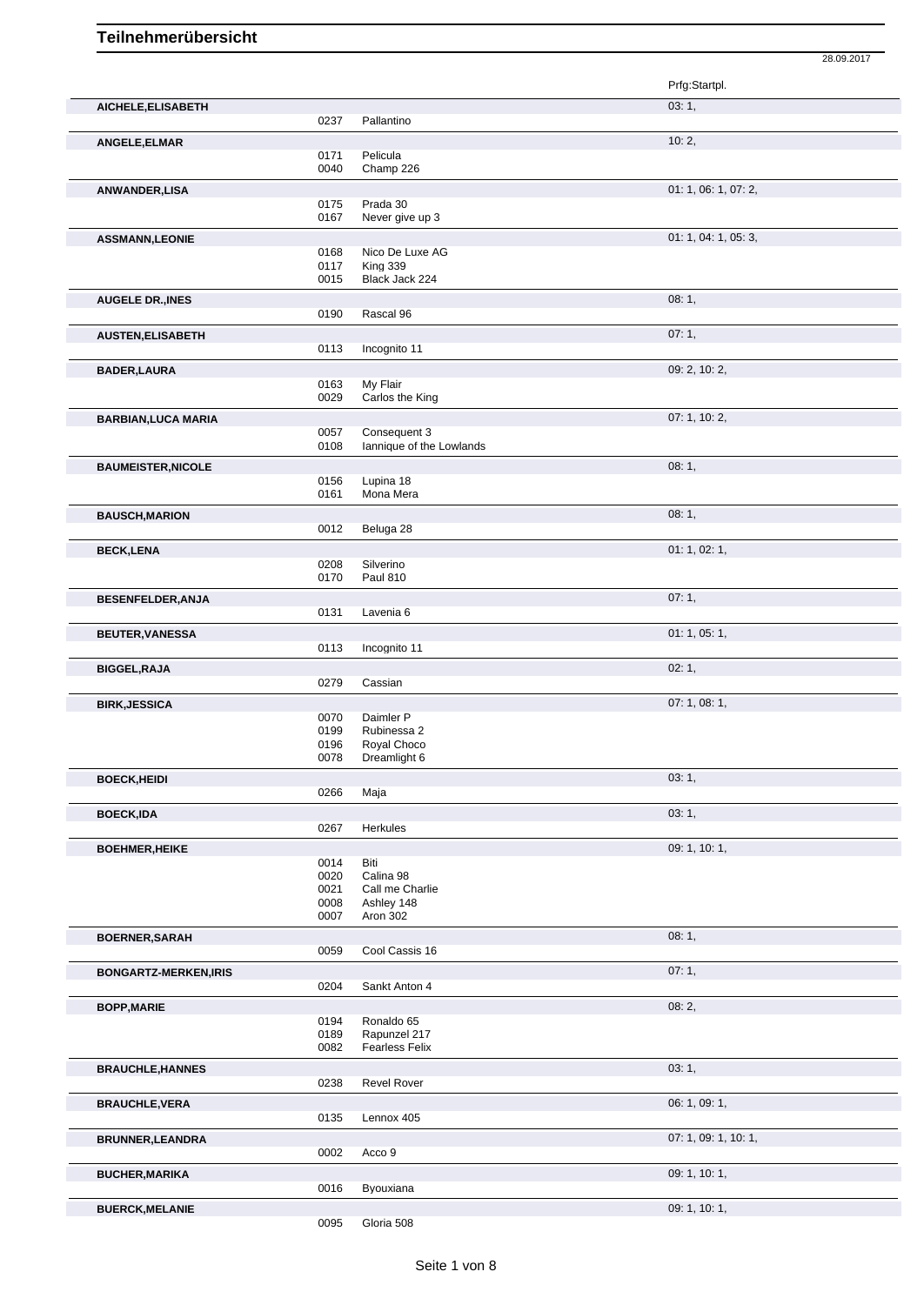Prfg:Startpl. **BURKHART, PETER** 09: 2, 09: 2, 09: 2, 09: 2, 09: 2, 09: 2, 09: 2, 09: 2, 09: 2, 09: 2, 09: 2, 09: 2, 09: 2, 09: 2, 09: 2, 09: 2, 09: 2, 09: 2, 00: 2, 00: 2, 00: 2, 00: 2, 00: 2, 00: 2, 00: 2, 00: 2, 00: 2, 00: 2, 00: 2, 0 0017 Cacau 8<br>0064 Cosma 4 Cosma 47 0165 Nabalu 2 **BUTSCHER, RONJA** 02: 1, 04: 1, 05: 1, 06: 1, 06: 1, 06: 1, 06: 1, 06: 1, 06: 1, 05: 1, 05: 1, 05: 1, 05: 1, 05: 1, 05: 1, 05: 1, 05: 1, 05: 1, 05: 1, 05: 1, 05: 1, 05: 1, 05: 1, 05: 1, 05: 1, 05: 1, 05: 1, 05: 1, 05: 1, 0 Curly Sue H **CLAUS, HANNAH** 10: 1, 2005 Andretti 21 Andretti 21 **CZICHON,STELLA** 03: 1, 0268 Fleur **EBERLE, MONIQUE** 05: 1, 0271 Barcardi 10 **EISLEB,ANNA** 06: 1, 09: 1, 10: 1, 0063 Cornel Storm **EISLEB,PIA** 05: 1, 0034 Casimir 167 **ELGASS,JOHANNA** 02: 1, 04: 1, Greta 133 0160 Mister Mangoo<br>0125 Laika van Wass Laika van Wassenhove **ELGASS, LARA** 01: 1, 06: 2, 09: 2, 09: 2, 09: 2, 09: 2, 09: 2, 09: 2, 09: 2, 09: 2, 09: 2, 09: 2, 09: 2, 09: 2, 09: 2, 09: 2, 09: 2, 09: 2, 09: 2, 09: 2, 09: 2, 09: 2, 09: 2, 09: 2, 09: 2, 09: 2, 09: 2, 09: 2, 09: 2, 09: 0183 Quicksilver 18<br>0160 Mister Mangod 0160 Mister Mangoo<br>0125 Laika van Wass Laika van Wassenhove **EPP,ANNIKA** 03: 1, 03: 1, 03: 1, 03: 1, 03: 1, 03: 1, 03: 1, 03: 1, 03: 1, 03: 1, 03: 1, 03: 1, 03: 1, 03: 1, 03: 1, 03: 1, 03: 1, 03: 1, 03: 1, 03: 1, 03: 1, 03: 1, 03: 1, 03: 1, 03: 1, 03: 1, 03: 1, 03: 1, 03: 1, 03: 1, 0266 Maja **FAESSLER, LEONIE** 0053 Cliff 63 0053 Cliff 63 Cliff 63 0022 Calla 49 **FEIRLE,MARA** 04: 1, 05: 1, 0257 Lucille 52 **FINDEKLEE,CYNTHIA** 07: 1, 08: 1, 0213 Solid World 0099 Great Empire **FINKBEINER, ANNA** 05: 1, 05: 1, 05: 1, 05: 1, 05: 1, 05: 1, 05: 1, 05: 1, 05: 1, 05: 1, 05: 1, 05: 1, 05: 1, 05: 1, 05: 1, 05: 1, 05: 1, 05: 1, 05: 1, 05: 1, 05: 1, 05: 1, 05: 1, 05: 1, 05: 1, 05: 1, 05: 1, 05: 1, 05: 1, 0038 Cerino 0114 Ivan Hoe 3 **FINKBEINER, PHILIPP** 05: 1, 0038 Cerino 0114 Ivan Hoe 3 **FISCHER,GIULIANA** 07: 1, **FRANKE,LARS** 09: 1, 0129 Laura 481 **FUERST,FRANZISKA** 09: 1, 09: 1, 09: 1, 09: 1, 09: 1, 09: 1, 09: 1, 09: 1, 09: 1, 09: 1, 09: 1, 09: 1, 09: 1, 09: 1, 09: 1, 09: 1, 09: 1, 09: 1, 09: 1, 09: 1, 09: 1, 09: 1, 09: 1, 09: 1, 09: 1, 09: 1, 09: 1, 09: 1, 09: 1, 0152 Love Affaire Vitseroel **GEHWEILER,SELINA** 08: 1, Roxeanne 5 **GESSLER, MYRJAM** 07: 1, 08: 1, 08: 1, 08: 1, 08: 1, 08: 1, 09: 1, 09: 1, 09: 1, 09: 1, 09: 1, 09: 1, 09: 1, 09: 1, 09: 1, 09: 1, 09: 1, 09: 1, 09: 1, 09: 1, 09: 1, 09: 1, 09: 1, 09: 1, 09: 1, 09: 1, 09: 1, 09: 1, 09: 1, 0 Alina 436 **GINDELE,FABIAN** 02: 2, 04: 1, 0264 Mandy<br>0262 Malu G Malu G **GINDELE, JULIA** 02: 1, 04: 1, 05: 1, 05: 1, 05: 1, 05: 1, 05: 1, 05: 1, 05: 1, 05: 1, 05: 1, 05: 1, 05: 1, 05: 1, 05: 1, 05: 1, 05: 1, 05: 1, 05: 1, 05: 1, 05: 1, 05: 1, 05: 1, 05: 1, 05: 1, 05: 1, 05: 1, 05: 1, 05: 1, 05 0263 Merlin<br>0273 Mary L 0273 Mary Lou<br>0262 Malu G Malu G **GLOWATZKI,IDA** 03: 1, 0246 Fleur **GNOETH,ANNA** 02: 1, Vulkan **GOELCKER,AMELIE** 02: 1, 0246 Fleur **GRANDL,TINA** 01: 1,

28.09.2017

**GRESCHLA,EMILIA** 07: 2, Querido mio

0034 Casimir 167

Halli Galli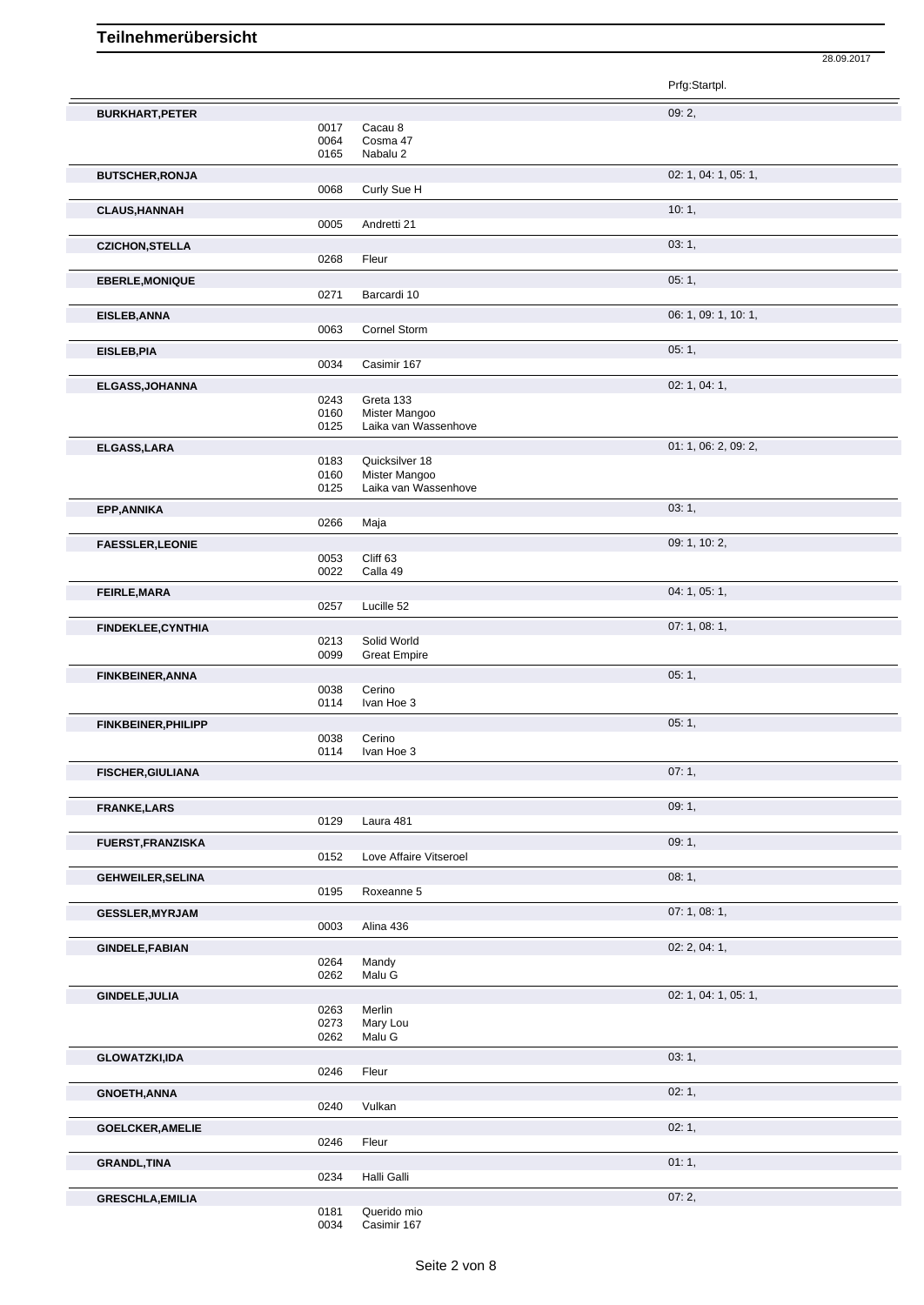|                           |              |                               | Prfg:Startpl.               |
|---------------------------|--------------|-------------------------------|-----------------------------|
| <b>GRONAU,CELIN</b>       |              |                               | 02:1,                       |
|                           | 0234         | Halli Galli                   |                             |
| <b>GRONMAYER, ALINA</b>   |              |                               | 02:1,                       |
|                           | 0250         | Dakan                         |                             |
| <b>GRONMAYER, ANNA</b>    |              |                               | 05:1,                       |
|                           | 0096         | <b>Gran Gusto</b>             |                             |
| <b>GUETHLING, JULIA</b>   |              |                               | 10:1,                       |
|                           | 0031         | Carry me 8                    |                             |
|                           | 0030         | Carry Ass                     |                             |
| <b>HAEUSELMANN, SONJA</b> | 0186         | Quintas 5                     | 09: 2, 10: 2,               |
|                           | 0227         | <b>Westcoast Touch</b>        |                             |
| <b>HAGG, SARAH</b>        |              |                               | 01: 1, 02: 1,               |
|                           | 0069         | Daddy Cool 38                 |                             |
| <b>HAIBLE, CELINE</b>     |              |                               | 09: 2, 10: 2,               |
|                           | 0174         | Pocalina 3                    |                             |
|                           | 0109<br>0164 | Iberia 29<br>My Lord Quidam   |                             |
|                           |              |                               | 10:1,                       |
| HARTMANN, JUERGEN         | 0139         | Leopold 297                   |                             |
| <b>HEBERLE, SANDRA</b>    |              |                               | 10:2,                       |
|                           | 0039         | Cesnic                        |                             |
|                           | 0230         | <b>Woodys Special Cruise</b>  |                             |
| HEHLE, HELENE             |              |                               | 06: 2, 07: 2, 08: 1, 09: 2, |
|                           | 0065<br>0103 | Crown Bright Star<br>Harry AG |                             |
|                           | 0224         | Vanity Fair 24                |                             |
| HEHLE, KATHARINA          |              |                               | 05: 1, 07: 1,               |
|                           | 0065         | Crown Bright Star             |                             |
|                           | 0224         | Vanity Fair 24                |                             |
| <b>HEIDER, MARIE</b>      | 0083         | Federleicht 16                | 09: 1, 10: 1,               |
|                           |              |                               | 02:1,                       |
| <b>HEINE, LENI</b>        | 0280         | Lucero                        |                             |
| <b>HEINZ, ELLEN</b>       |              |                               | 01:1,                       |
|                           | 0232         | <b>Bontiac</b>                |                             |
| HELD, HELMUT              |              |                               | 10:1,                       |
|                           | 0127         | Landino O                     |                             |
| HENSE-OESTERLE, NINA      |              |                               | 10:1,                       |
|                           | 0187         | Quinto 87                     |                             |
| <b>HEPP, MARIA</b>        | 0173         | Piccolina 73                  | 09:1,                       |
| <b>HERBERG, SILVIA</b>    |              |                               | 03: 1, 06: 2, 09: 2, 10: 2, |
|                           | 0033         | Cash Boy B                    |                             |
|                           | 0184         | Quinara 37                    |                             |
| <b>HERMES, CARMEN</b>     |              |                               | 10:1,                       |
|                           |              |                               |                             |
|                           | 0006         | Apollo West                   |                             |
| <b>HERTKORN, TOBIAS</b>   |              |                               | 06: 1, 10: 1,               |
|                           | 0141<br>0153 | Let's go Lacky<br>Lucca 105   |                             |
|                           | 0105         | <b>Hello Hannes</b>           |                             |
| <b>HESS, ELLEN</b>        |              |                               | 06: 1, 09: 1,               |
|                           | 0169         | Ocean Wave                    |                             |
| <b>HIMSTEDT, HELENA</b>   |              |                               | 02: 1, 04: 1, 05: 1,        |
|                           | 0132         | Lavenia 7                     |                             |
| <b>HIMSTEDT, THERESA</b>  | 0261         | Tamy                          | 01: 1, 02: 1, 04: 1,        |
|                           |              |                               |                             |
| HIRSCHBUEHL, SONJA        | 0197         | RSH Rascalina                 | 10:1,                       |
|                           | 0222         | Top Action                    |                             |
| <b>HOERMANN,LISA</b>      |              |                               | 09:1,                       |
|                           | 0123         | Laetizia L                    |                             |
| HOETZEL, CARMEN           |              |                               | 06: 1, 09: 1,               |
| <b>HOFFMANN, DESIREE</b>  | 0228         | Whisper 212                   | 07:1,                       |

28.09.2017

0110 Ibikon's Fabio 0074 Delola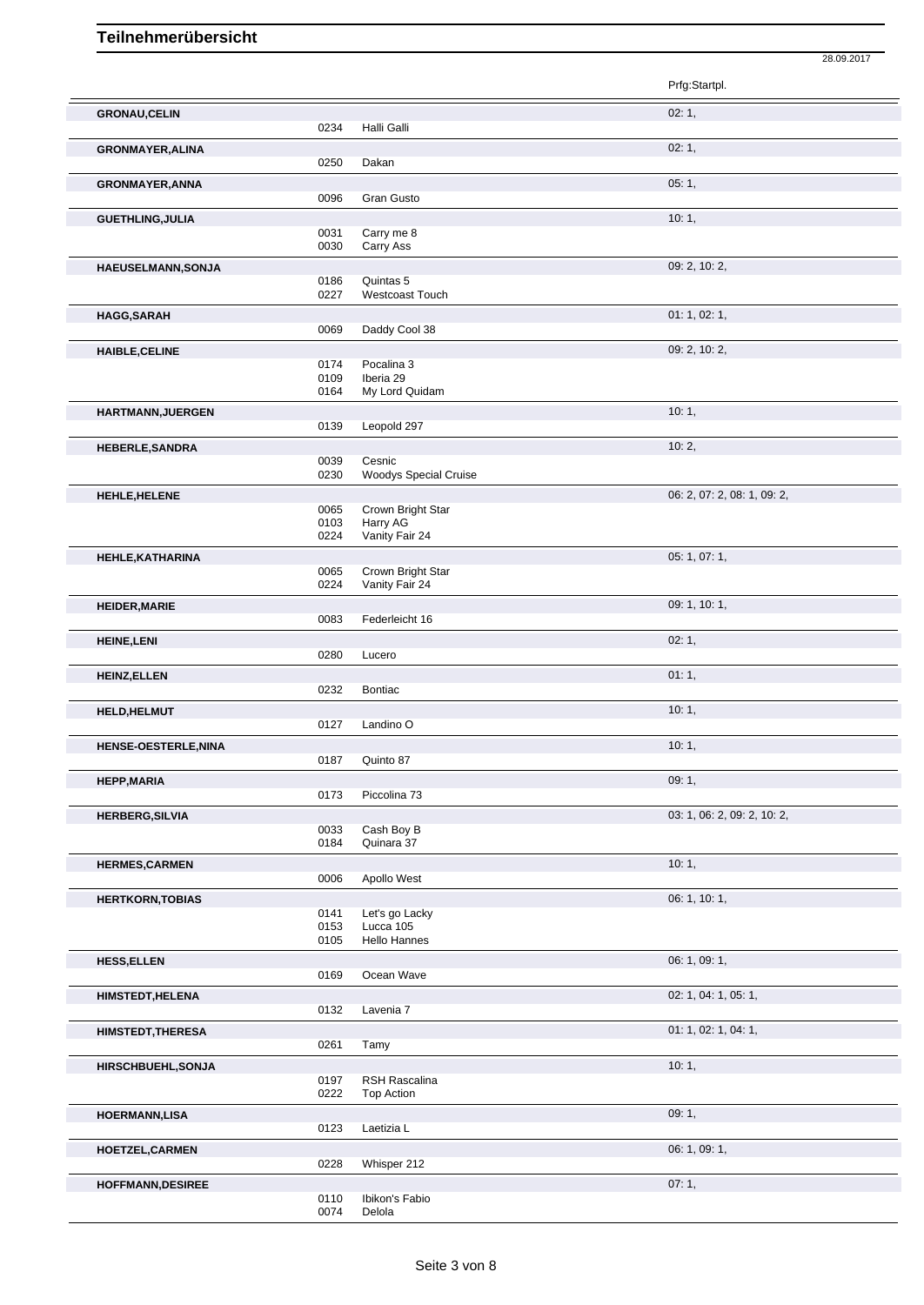|                            |              |                                       | 28.09.2017                  |
|----------------------------|--------------|---------------------------------------|-----------------------------|
|                            |              |                                       | Prfg:Startpl.               |
| HOFSTADT, PETRA            |              |                                       | 08:1,                       |
|                            | 0278         | Sun of Austria                        |                             |
| <b>HOLD, HELEN</b>         |              |                                       | 02: 1, 04: 1,               |
|                            | 0166         | Naomi pi                              |                             |
| HORN, RUDOLF               |              |                                       | 09: 2,                      |
|                            | 0055         | Colandra 3                            |                             |
|                            | 0180         | Quando 45                             |                             |
|                            | 0182         | Quick last Girl                       |                             |
| <b>HUBER, RABEA DAGMAR</b> |              |                                       | 02: 1, 04: 1,               |
|                            | 0270         | Nice Lady 2                           |                             |
| <b>HUGGER, NADINE</b>      |              |                                       | 06:1,                       |
|                            | 0049         | <b>Classic Goerl</b>                  |                             |
| JABERG, EDDA               |              |                                       | 01: 1, 04: 1, 05: 1,        |
|                            | 0255         | Hawanna 2                             |                             |
| <b>JACOBI,EMILIE</b>       |              |                                       | 03:1,                       |
|                            | 0267         | Herkules                              |                             |
| <b>KAERGER, SABINE</b>     |              |                                       | 07: 1, 08: 1,               |
|                            | 0086         | Finkenhof's Ravenna                   |                             |
| KALBRECHT, ANIKA           |              |                                       | 01: 1, 04: 1, 05: 2, 07: 1, |
|                            | 0071         | Daiquiri 101                          |                             |
|                            | 0001<br>0158 | Abbygale 4<br>Mattes von Verl         |                             |
|                            | 0048         | Classic Candira J                     |                             |
|                            |              |                                       | 06: 2, 09: 2, 10: 1,        |
| KALBRECHT, MANFRED         | 0001         | Abbygale 4                            |                             |
|                            | 0158         | Mattes von Verl                       |                             |
|                            | 0051         | Cleo Patra                            |                             |
| KEMPE, EVA-MARIA           |              |                                       | 03:1,                       |
|                            | 0269         | Pegasus                               |                             |
| KIBLER, DENISE             |              |                                       | 06: 1, 09: 1,               |
|                            | 0088         | Flamenca 53                           |                             |
|                            | 0120         | Lacash -S                             |                             |
|                            | 0148         | Loca Por Ti                           |                             |
|                            | 0044         | Chepres                               |                             |
|                            | 0041<br>0223 | Chanel Allure 2<br>Uliana de Remeling |                             |
|                            |              |                                       |                             |
| KIBLER, HANNAH             | 0120         | Lacash -S                             | 09: 1, 10: 1,               |
|                            | 0173         | Piccolina 73                          |                             |
|                            | 0148         | Loca Por Ti                           |                             |
|                            | 0044         | Chepres                               |                             |
|                            | 0223         | Uliana de Remeling                    |                             |
| KIBLER, KATHLEEN           |              |                                       | 05: 1, 06: 1,               |
|                            | 0120         | Lacash -S                             |                             |
|                            | 0148         | Loca Por Ti                           |                             |
|                            | 0044         | Chepres                               |                             |
| <b>KIRCHMAIER, JASMIN</b>  |              |                                       | 06: 1,                      |
|                            | 0146         | Limbo 165                             |                             |
| <b>KLEINHANS, KIM</b>      |              |                                       | 02:1,                       |
|                            | 0240         | Vulkan                                |                             |
| <b>KNAUSS, INA</b>         |              |                                       | 08:1,                       |
|                            | 0192         | Robin von Lochsley                    |                             |
| <b>KNAUSS, MIA</b>         |              |                                       | 03: 1,                      |
|                            | 0239         | Robin von Locksley                    |                             |
| KNEPEL, FELICIA            |              |                                       | 02: 1, 04: 1, 05: 1,        |
|                            | 0251         | Faline                                |                             |
| <b>KNILL, LAURA</b>        |              |                                       | 07:1,                       |
|                            | 0220         | Tabaluga 257                          |                             |
| KNITZ, STEFANIE            |              |                                       | 01: 1, 02: 1,               |
|                            | 0241         | Rino                                  |                             |
| <b>KOENIG, STEPHANIE</b>   |              |                                       | 09: 1, 10: 1,               |
|                            | 0043         | Chelsea of Bill                       |                             |
| KOVACIC, CORINA            |              |                                       | 06: 1, 09: 1,               |
|                            | 0126         | Lalahari                              |                             |
| KRAFZIK, TANJA             |              |                                       | 05:1,                       |
|                            | 0141         | Let's go Lacky                        |                             |
| KRETZSCHMAR, LUISA         |              |                                       | 02:1,                       |
|                            | 0246         | Fleur                                 |                             |
|                            |              |                                       |                             |

```
KULMUS,SILKE 01: 1, 07: 1,
```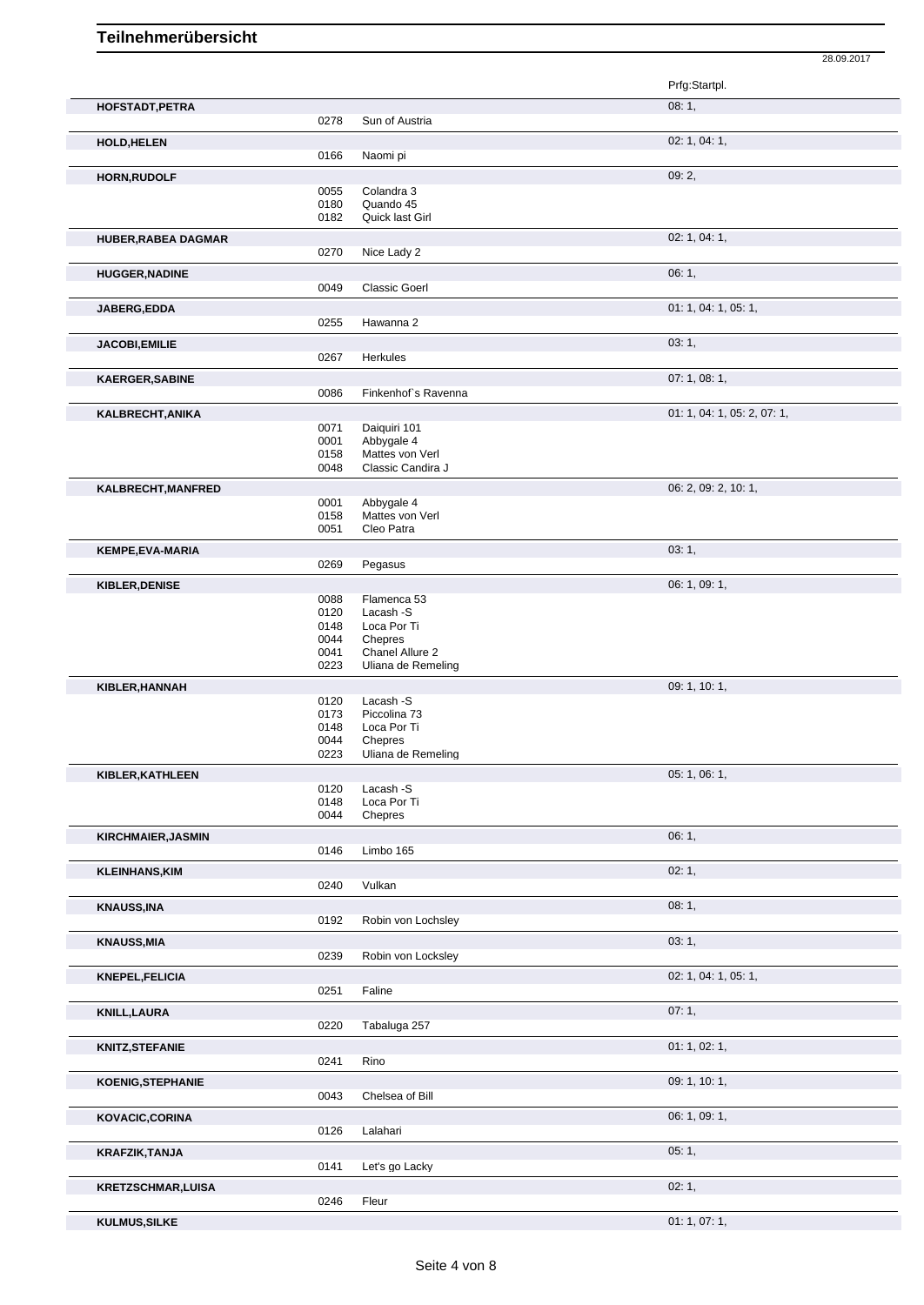|                               |              |                              | Prfg:Startpl.                      |
|-------------------------------|--------------|------------------------------|------------------------------------|
|                               | 0101         | Gründleinshofs Camelot       |                                    |
|                               | 0177         | Purzel K                     |                                    |
| LAKEBERG, HANNAH              |              |                              | 02:1,                              |
|                               | 0258         | Pichu                        |                                    |
| LANGENMAYER, ANGELIKA         |              |                              | 06: 1, 10: 1,                      |
|                               | 0077         | Dollargirl 14                |                                    |
| <b>LANGENMAYR, IRENE</b>      |              |                              | 08:1,                              |
|                               | 0226         | Wendelin 250                 |                                    |
|                               | 0202         | Sambia 31                    |                                    |
| <b>LANGROCK, INGRID</b>       |              |                              | 06: 1, 07: 1, 10: 2,               |
|                               | 0225         | Viento 30                    |                                    |
|                               | 0010         | Augustin 20                  |                                    |
|                               | 0112         | Imposante P                  |                                    |
| LANZENBERGER, SVENJA          |              |                              | 08:1,                              |
|                               | 0203         | Sammy 573                    |                                    |
| <b>LAURER, MARIE-SOPHIE</b>   |              |                              | 06:1,                              |
|                               | 0265         | Choral 3                     |                                    |
| LINGG, ALINA                  |              |                              | 06: 1, 08: 1,                      |
|                               | 0193         | Roccadero 30                 |                                    |
|                               | 0147         | Lissy 413                    |                                    |
| <b>LINGG, JENNIFER</b>        |              |                              | 05:1,                              |
|                               | 0106         | Herzchen 12                  |                                    |
| LOMMEL, YVONNE                |              |                              | 08:1,                              |
|                               | 0217         | Stanley K                    |                                    |
| LUCA, GIULIA                  |              |                              | 03:1,                              |
|                               | 0269         | Pegasus                      |                                    |
| LUDWIG,HILDEGARD              |              |                              | 08:2,                              |
|                               | 0191         | Riciamo 2                    |                                    |
|                               | 0229         | Willyam Wallace              |                                    |
| <b>MADE, SOFIE</b>            |              |                              | 04: 1, 05: 1,                      |
|                               | 0242         | Lorella <sub>6</sub>         |                                    |
| <b>MADER, ANNA-LENA</b>       |              |                              | 06: 1, 09: 1, 10: 1,               |
|                               | 0034         | Casimir 167                  |                                    |
| <b>MADLENER, ACHIM</b>        |              |                              | 09:1,                              |
|                               | 0231         | Zatina 6                     |                                    |
| <b>MADLENER, SILKE</b>        |              |                              | 06: 2, 07: 2, 08: 1, 09: 2, 10: 2, |
|                               | 0231         | Zatina 6                     |                                    |
|                               | 0143         | Lezatinus                    |                                    |
|                               | 0052<br>0144 | Cleopatra 210<br>Lillifee 96 |                                    |
|                               | 0212         | Sirius 228                   |                                    |
|                               | 0050         | Cleo 209                     |                                    |
|                               | 0206         | Schokolade 6                 |                                    |
| <b>MAIER, BERND</b>           |              |                              | 09: 1, 10: 1,                      |
|                               | 0205         | Santino 111                  |                                    |
| <b>MARMOR, JULIANE</b>        |              |                              | 10:1,                              |
|                               | 0129         | Laura 481                    |                                    |
| <b>MAUCHER, ERWIN</b>         |              |                              | 10:1,                              |
|                               | 0042         | Chayenne 313                 |                                    |
|                               | 0215         | Sotschi 12                   |                                    |
| <b>MAYER, ALICIA</b>          |              |                              | 02:1,                              |
|                               | 0254         | Tessa                        |                                    |
| <b>MAYER, KLAUS PETER</b>     |              |                              | : 0,                               |
|                               |              |                              |                                    |
| <b>MAYER, PASCAL</b>          |              |                              | 09: 1, 10: 1,                      |
|                               | 0172         | Perigado                     |                                    |
|                               | 0185         | Quintana F                   |                                    |
|                               | 0207         | Sebastiano 4<br>Leonardo 885 |                                    |
|                               | 0137         |                              |                                    |
| <b>MAYER, PRISCA VERENICE</b> |              |                              | 08: 1,                             |
|                               | 0011         | Bajazzo M                    |                                    |
| <b>MAYER, TOBIAS</b>          |              |                              | 10:1,                              |
|                               | 0116<br>0149 | Kim-young R<br>Lolita 235    |                                    |
|                               | 0187         | Quinto 87                    |                                    |
| <b>MAYER, TOBIAS</b>          |              |                              | 06: 1, 09: 2, 10: 2,               |
|                               | 0172         | Perigado                     |                                    |
|                               | 0185         | Quintana F                   |                                    |
|                               | 0207         | Sebastiano 4<br>Leonardo 885 |                                    |
|                               | 0137         |                              |                                    |

28.09.2017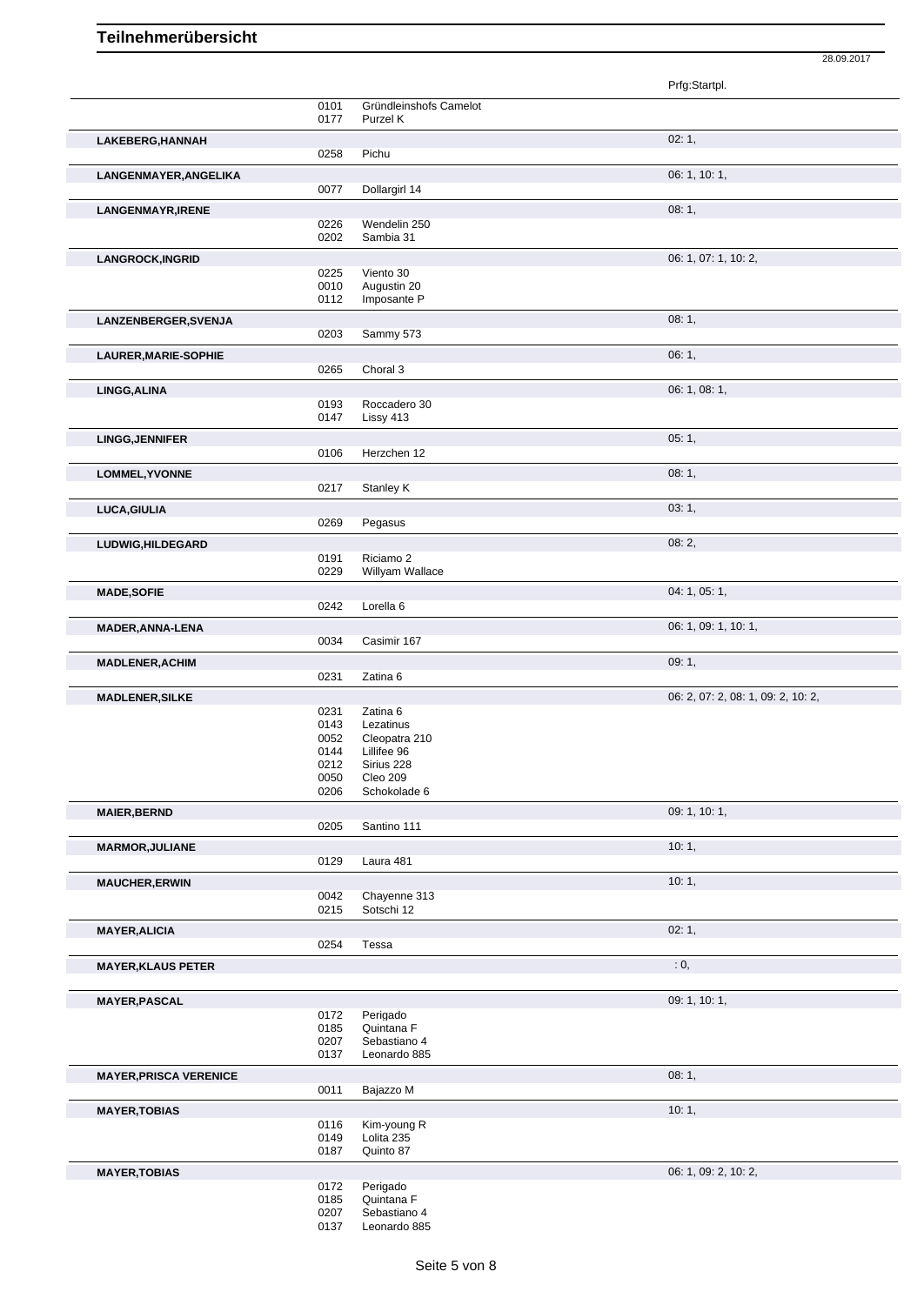| <b>MAYERFOELS, CHRISTINA</b> |      |                         | 07: 2, 08: 1,        |
|------------------------------|------|-------------------------|----------------------|
|                              | 0210 | Sir Marshal             |                      |
|                              | 0221 | The Mickle's Motion     |                      |
|                              |      |                         |                      |
| <b>MAZZA, CHIARA</b>         |      |                         | 06: 2, 09: 1,        |
|                              |      |                         |                      |
|                              | 0181 | Querido mio             |                      |
|                              | 0067 | Curico                  |                      |
|                              |      |                         | 10:2,                |
| <b>MEIER, ANTONIA</b>        |      |                         |                      |
|                              | 0062 | Cordoba 63              |                      |
|                              | 0036 | Cassiopeia I            |                      |
|                              |      |                         |                      |
| <b>MICHAELIS, KATHARINA</b>  |      |                         | 02: 1, 04: 1,        |
|                              | 0247 | Nadino                  |                      |
|                              | 0248 | Balu                    |                      |
|                              |      |                         |                      |
| <b>MOSCH, JULIA</b>          |      |                         | 08:1,                |
|                              | 0155 | Luke Skywalker 58       |                      |
|                              |      |                         |                      |
| <b>MOSCH,LINA</b>            |      |                         | 02:1,                |
|                              | 0155 | Luke Skywalker 58       |                      |
|                              |      |                         |                      |
| MUELLER, MELANIE             |      |                         | 07:1,                |
|                              | 0119 | La Quintessenca         |                      |
|                              |      |                         |                      |
| MUELLER-DEUTSCHLE, GUDRUN    |      |                         | 10:2,                |
|                              | 0122 | Lady Liberty 39         |                      |
|                              | 0097 | <b>Grand Guzzi</b>      |                      |
|                              |      |                         |                      |
| <b>MUENCH, ANNA</b>          |      |                         | 09: 1, 10: 1,        |
|                              | 0019 | Calido 90               |                      |
|                              | 0169 | Ocean Wave              |                      |
|                              |      |                         |                      |
| NAEGELE, ULRICH              |      |                         | 10:1,                |
|                              | 0118 | Kirabell 5              |                      |
|                              |      |                         |                      |
| NOLD, HANNA                  |      |                         | 09: 2, 10: 1,        |
|                              | 0198 | Rubina 344              |                      |
|                              | 0047 | Ciara de Schimmelaya    |                      |
|                              |      |                         |                      |
| <b>OCHSENREITER, EMMA</b>    |      |                         | 02:1,                |
|                              | 0260 | <b>Cunning Queen</b>    |                      |
|                              |      |                         |                      |
| OCHSENREITER, LUCA MARIE     |      |                         | 02:1,                |
|                              | 0259 | Daggy 12                |                      |
|                              |      |                         |                      |
|                              |      |                         |                      |
| PARPART, KATHRIN             |      |                         | 01:1,                |
|                              |      |                         |                      |
|                              | 0059 | Cool Cassis 16          |                      |
| PEPPINGHAUS, LAURA FABIENNE  |      |                         | 01:1,                |
|                              |      |                         |                      |
|                              | 0107 | <b>Holsteins Birger</b> |                      |
| PFINGSTGRAEF, LEONIE         |      |                         | 01:1,                |
|                              | 0275 | Pitasch ox              |                      |
|                              |      |                         |                      |
| PFINGSTGRAEF, MARIA          |      |                         | 08:1,                |
|                              | 0201 | Salero 11               |                      |
|                              |      |                         |                      |
| PLEIN-REISACHER, BIANCA      |      |                         | 07:1,08:1,           |
|                              | 0085 | Felix French Dream      |                      |
|                              |      |                         |                      |
| PUDIMAT, MARCO               |      |                         | 05: 1, 06: 1, 07: 1, |
|                              | 0009 | Attila 546              |                      |
|                              |      |                         |                      |
| RANDEL, ELINA                |      |                         | 06:1,                |
|                              | 0214 | Sophie L                |                      |
|                              |      |                         |                      |
| RANKEL, CLAUDIA              |      |                         | 09:1,                |
|                              | 0058 | Contessa 155            |                      |
|                              | 0060 | Cora D                  |                      |
|                              | 0018 | Calantha's Stern        |                      |
|                              |      |                         |                      |
| RAUH, MONIKA                 |      |                         | 06:1,                |
|                              | 0130 | Lausejune O             |                      |
|                              |      |                         |                      |
| <b>REICH, LIA</b>            |      |                         | 03:1,                |
|                              | 0235 | Lilli                   |                      |
|                              |      |                         |                      |
| RENZ, ELENA                  |      |                         | 05:1,                |
|                              | 0059 | Cool Cassis 16          |                      |
|                              |      |                         |                      |
| RENZLER, SILVIA              |      |                         | 01: 1, 05: 1,        |
|                              | 0256 | Orlando 299             |                      |
|                              |      |                         |                      |
| RIEHM, CIARA                 |      |                         | 02: 1, 04: 1,        |
|                              | 0248 | Balu                    |                      |
|                              |      |                         |                      |
|                              | 0249 | Lucky Luke              |                      |
| <b>RIEHM, SALOME</b>         |      |                         | 03:1,                |
|                              | 0247 | Nadino                  |                      |
|                              |      |                         |                      |
| RIMMELE, CAROLIN             | 0142 | Lex Loopy               | 09: 1, 10: 1,        |

28.09.2017

Prfg:Startpl.

0054 Coco Malu 2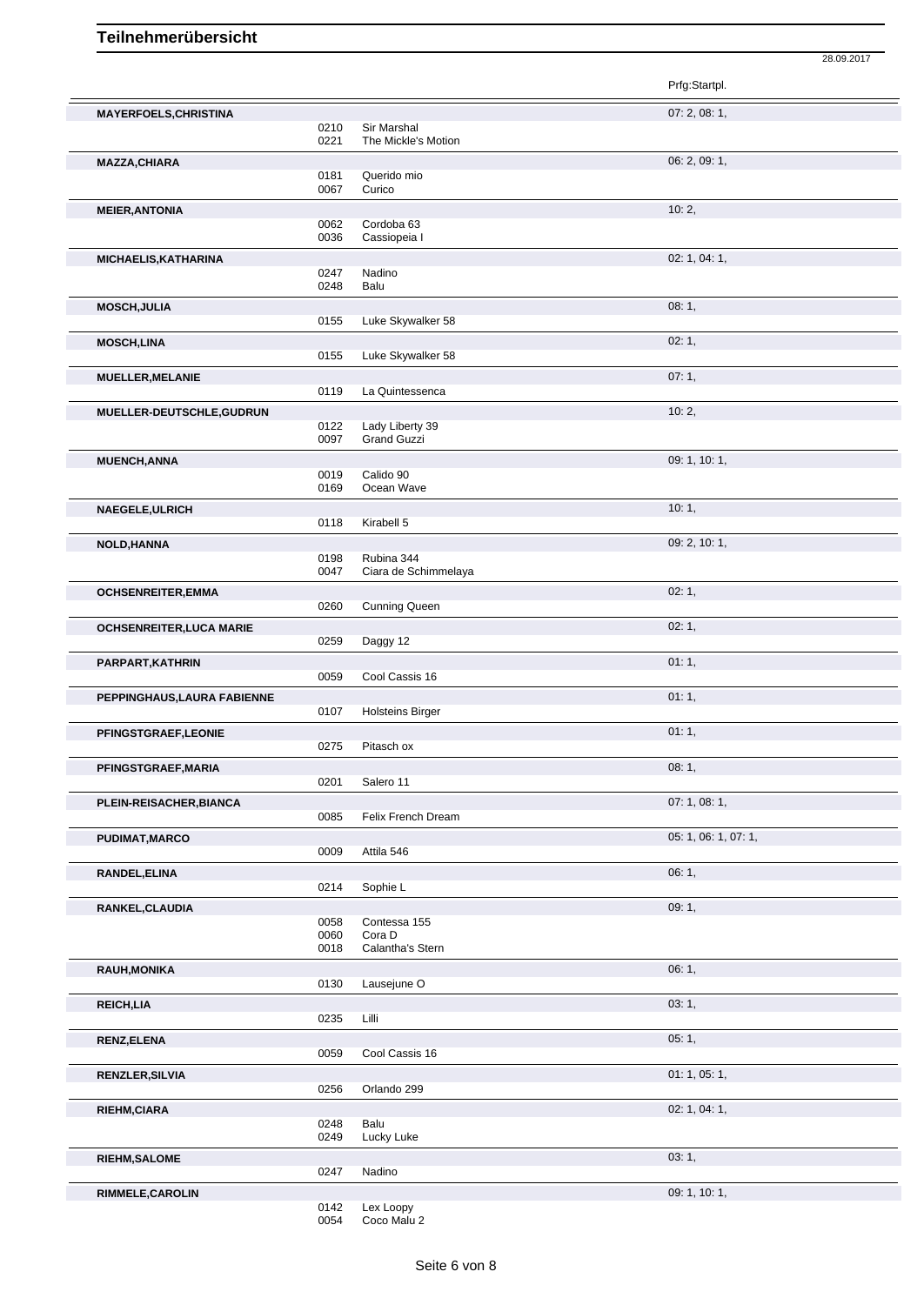|                            |              |                                | Prfg:Startpl.        |
|----------------------------|--------------|--------------------------------|----------------------|
|                            | 0104         | Heidi 635                      |                      |
| RINNINGER, ANTONIA         |              |                                | 10:1,                |
|                            | 0046         | Christiano A                   |                      |
| ROEHRICH, SOPHIA           |              |                                | 07: 1, 08: 1,        |
|                            | 0253         | Steverheides Amidala           |                      |
|                            |              |                                |                      |
| <b>SCHIESSL, MAREN</b>     | 0066         | Cuccina                        | 07: 1, 08: 1,        |
|                            |              |                                |                      |
| <b>SCHLICHTER, ULRIKE</b>  |              |                                | 08:1,                |
|                            | 0115         | <b>Kim 366</b>                 |                      |
| <b>SCHMIDT,CINDY</b>       |              |                                | 09: 1, 10: 1,        |
|                            | 0028<br>0013 | Carlos 275<br>Bertalou del Sol |                      |
|                            | 0032         | Carrys Boy                     |                      |
|                            | 0045         | Chivas H                       |                      |
| <b>SCHMIDT, SABRINA</b>    |              |                                | 06:1,                |
|                            | 0028         | Carlos 275                     |                      |
|                            | 0013         | Bertalou del Sol               |                      |
|                            | 0032         | Carrys Boy                     |                      |
|                            | 0045         | Chivas H                       |                      |
| <b>SCHMIDT, THERESA</b>    |              |                                | 06: 1, 09: 1, 10: 1, |
|                            | 0093         | Georgina G.                    |                      |
|                            | 0081         | Fair Lady 383                  |                      |
| <b>SCHNEIDER, EVA-ANNE</b> |              |                                | 10:1,                |
|                            | 0025         | Capolavoro 2                   |                      |
| SCHOELLHORN, KATJA         |              |                                | 05:1,                |
|                            | 0076         | Diamonds Diva 3                |                      |
| <b>SCHULTA, NATHALIE</b>   |              |                                | 09: 1, 10: 1,        |
|                            | 0092         | Fuego de la Vida               |                      |
|                            |              |                                | 02:1,                |
| SCHWARZ, SASKIA            | 0235         | Lilli                          |                      |
|                            |              |                                |                      |
| <b>SELIG, BEATE</b>        |              |                                | 08:1,                |
|                            | 0216         | <b>Stanis</b>                  |                      |
| SINDERMANN, SABINE         |              |                                | 06: 1, 09: 1,        |
|                            | 0133         | Lazaro 15                      |                      |
| SINNSTEIN, SELINA          |              |                                | 06: 1, 09: 1, 10: 1, |
|                            | 0068         | Curly Sue H                    |                      |
|                            | 0024         | Candelly                       |                      |
| SONNTAG, MELANIE           |              |                                | 06:1,                |
|                            | 0026         | Captain Sparrow 7              |                      |
| <b>SORTINO, NADINE</b>     |              |                                | 09:1,                |
|                            | 0080         | Fabregas Nina                  |                      |
| SPIELER, SOPHIE            |              |                                | 01: 1, 02: 1,        |
|                            | 0121         | <b>Lady 2190</b>               |                      |
| STADLER, JESSICA           |              |                                | 06: 2, 10: 1,        |
|                            | 0023         | Calvino 15                     |                      |
|                            | 0159         | Miss Dior B                    |                      |
| STARK-SONTHEIMER, ELVIRA   |              |                                | 08:1,                |
|                            | 0209         | Sinclair 73                    |                      |
| <b>STECK, JULIA</b>        |              |                                | 09:1,                |
|                            | 0136         | Leo 606                        |                      |
|                            |              |                                |                      |
| <b>STENGELE, MAIKE</b>     | 0004         | Amanti                         | 09: 1, 10: 1,        |
|                            |              |                                |                      |
| <b>STERK, NICO</b>         |              |                                | 06: 1, 09: 1,        |
|                            | 0173<br>0061 | Piccolina 73<br>Corazien       |                      |
|                            | 0041         | Chanel Allure 2                |                      |
|                            |              |                                |                      |
| <b>STRASSER, CHRISTINE</b> | 0094         | Gibran                         | 07:1,                |
|                            |              |                                |                      |
| TILKORN, JULIA             |              |                                | 06: 1, 09: 2, 10: 1, |
|                            | 0178<br>0037 | Qi-Shi-Das<br>Catopaxih        |                      |
|                            |              |                                |                      |
| TRABERT, VIVIAN            |              |                                | 02:1,                |
|                            | 0236         | No Match                       |                      |
| TRAUB, PATRICIA            |              |                                | 01: 1, 05: 1,        |
|                            | 0272         | Fürstin Luna                   |                      |
| <b>VOLEK, KIARA</b>        |              |                                | 05:2,                |
|                            |              |                                |                      |

28.09.2017

0176 Proud Shadow 0277 Charly 1579